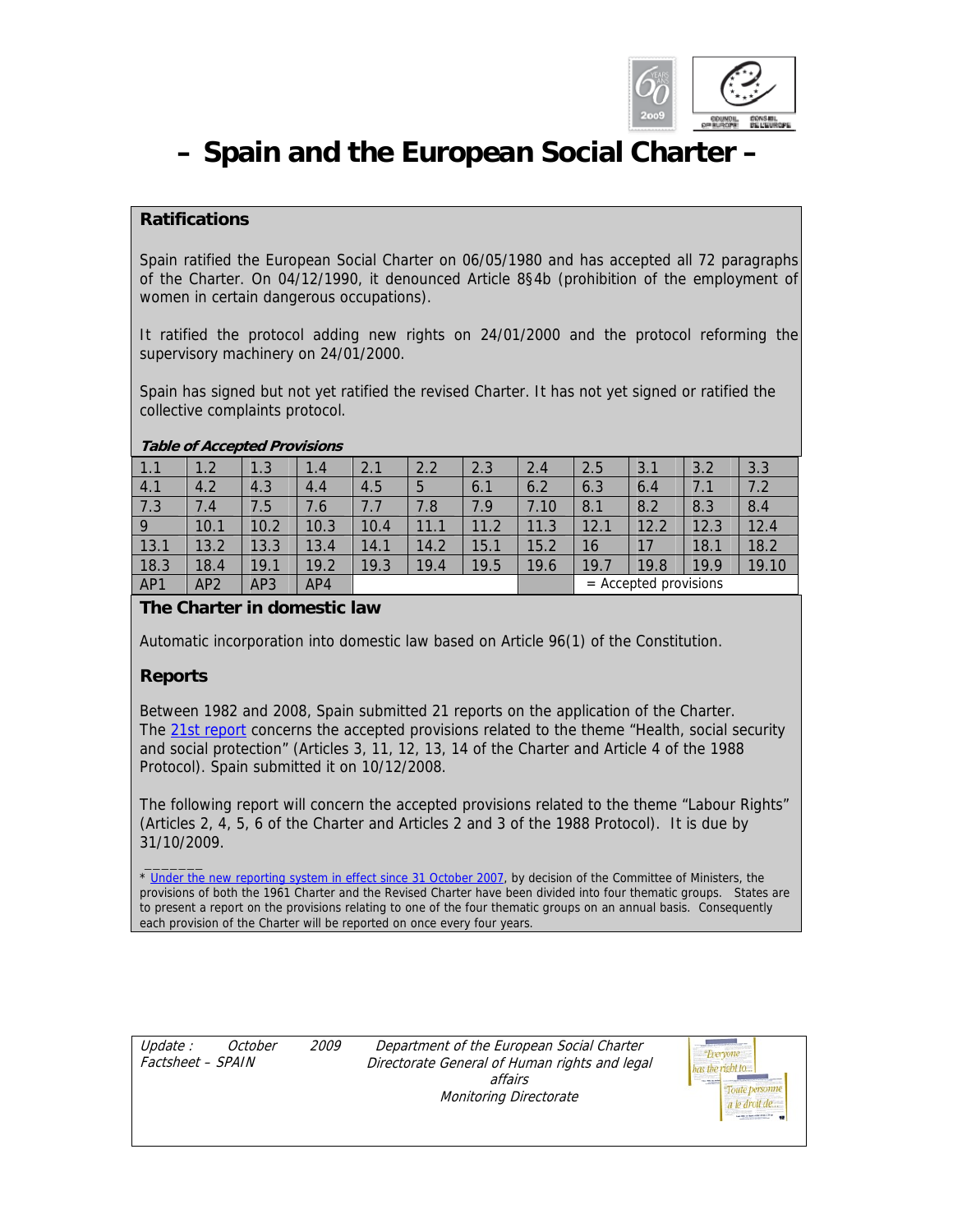# **The situation of Spain with respect to application of the Charter**

# **Examples of progress achieved following conclusions or decisions of the ECSR1**

#### **General**

► Adoption of the Workers' Statute of 10 March 1980 in view of Spain's ratification of the European Social Charter.

#### **Non-discrimination**

► Adoption of new legislation on non-discrimination in employment and occupation (Act No. 62/2003).

#### **Non-discrimination (Nationality)**

► Reinforcement of trade unions' bargaining power by increasing the number of areas that may be covered by collective bargaining (Act No. 7/1990 on collective bargaining and participation in determining the working conditions of public servants).

► Extension of medical assistance to foreigners resident or lawfully present in Spain (Act No. 13/1996, which entered into force on 1 January 1997).

**►** Equal treatment in employment, including self-employment, and in access to social services and public housing for legally resident foreigners (Acts No. 4/2000 and No. 8/2000).

► Simplification of administrative procedures and laws affecting foreign nationals (Act No. 14/2003).

► Improvement of safeguards against the expulsion of foreign nationals (Act No. 4/2000).

► Foreign nationals in Spain, including ones who are there unlawfully, are entitled to emergency medical treatment in the event of serious illnesses or accidents (Institutional Act on the rights and freedoms of foreign nationals in Spain of 11 January 2000).

#### **Non-discrimination (Disability)**

► Legislation on equal opportunities for persons with disabilities (Law 45/2002).

► Act explicitly prohibiting direct and indirect discrimination in employment and occupation on the ground, *inter alia*, of disability (Law No. 62/2003).

#### **Children**

 $\overline{a}$ 

► Extension of the Workers' Statute (prohibition of work under 16 years of age) to cover young workers working with their families.

►Prohibition of minors' access to self-employment.

►Submission of young workers, including self-employed, to statutory working-time limitations, prohibition of night-working, and to regular medical examinations.

►Improvements of the Criminal Code as regards sexual exploitation, pornography and trafficking of children.

<sup>1 &</sup>quot;1. The European Committee of Social Rights (ECSR) makes a legal assessment of the conformity of national situations with the European Social Charter, the 1988 Additional Protocol and the Revised European Social Charter. 2. It adopts conclusions in the framework of the reporting procedure and decisions under the collective complaints procedure" (Article 2 of the Rules of the ECSR).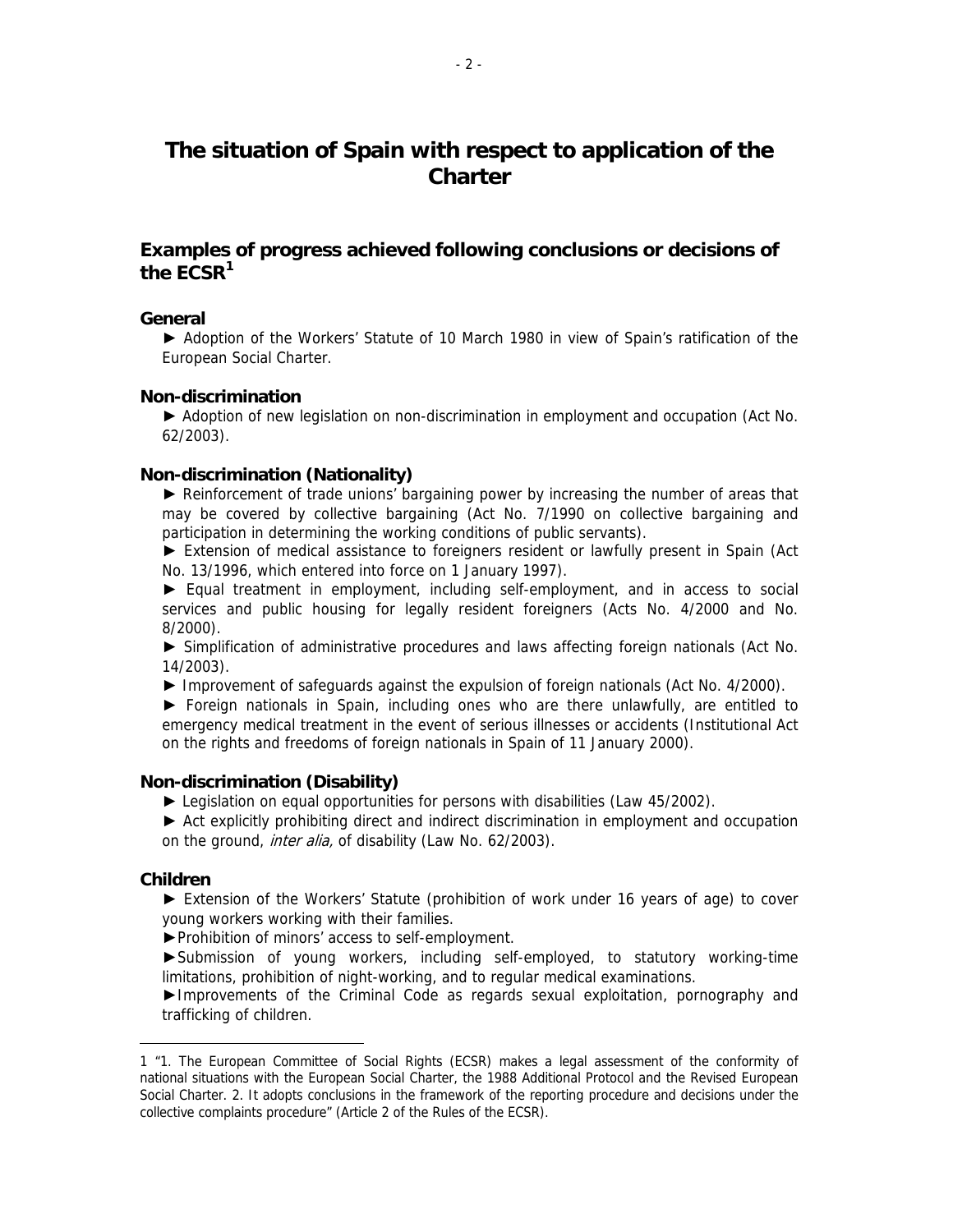#### **Education**

► Adoption of Constitutional Law No. 10/2002 on the Quality of Education (Law 45/2002)

#### **Employment**

► Adoption of new Employment Law No. 56/2003 on the Quality of Education (Law 45/2002)

► Repeal of the Merchant Navy (Criminal and Disciplinary Offences) Act of 22 December 1955, merchant seamen are now liable to disciplinary sanctions (pecuniary and professionalrelated) only for the offences listed in Chapters III and IV of Part IV of the 1992 Act (National Ports and Merchant Navy Act No. 27/1992); repeal of Sections 29 and 49 of Act No. 209/1964, whereby flight personnel could be subjected to criminal penalties for disciplinary offences even in cases where neither the safety of the aircraft nor the lives or health of those on board was threatened (Act No. 10/1995 amending the penal code)<sup>2</sup>.

► Reduction of daily working time for men and women whose children are hospitalised after birth (Law 12/2001).

**►** Prohibition of dismissal during pregnancy (Law No. 33/99).

► Improvement in the regulations governing night work for women in industrial jobs (Act No. 11/1994).

#### **Social Protection**

► Improvement of the social security coverage for self-employed (Royal Decree-Law 2/2003 and Royal Decree 1273/2003).

► Extension of the payment of old-age, invalidity and family benefits to all citizens concerned, in cases where they have insufficient means (Act No. 26/1990).

## **Cases of non-conformity**

#### **Non-discrimination (nationality)**

*►* Article 13§1 – adequate assistance for every person in need

Payment of minimum income benefit is subject to a residence requirement in one community and to a minimum age requirement, set at twenty-five years, in most of the autonomous communities. Furthermore, social assistance for persons living alone is manifestly inadequate in several regions, and the minimum income is not paid for as long as the need persists.

**►** Article 18§3 – right to liberalisation of immigration procedures

Foreign workers who have lost their job are not entitled to an extension of their work permit to give them sufficient time to seek new employment.

#### **►** Article 19§6 and 19§10 – family reunion

There is no evidence that migrant workers' children between the age of 18 and 21 have the right to family reunion. The same applies to self-employed workers.

#### **Non-discrimination (Disability)**

 $\overline{a}$ 

#### **►** Article 15§1(and Article 1§4) – vocational training arrangements for the disabled

The Government has failed to demonstrate that persons with disabilities are guaranteed an effective right to mainstream education and training.

**►** Article 15§2 – employment of persons with disabilities

The Government has failed to demonstrate that persons with disabilities are guaranteed effective equal access to employment.

 $2$  RecChS(95)9 adopted by the Committee of Ministers on 22 May 1995.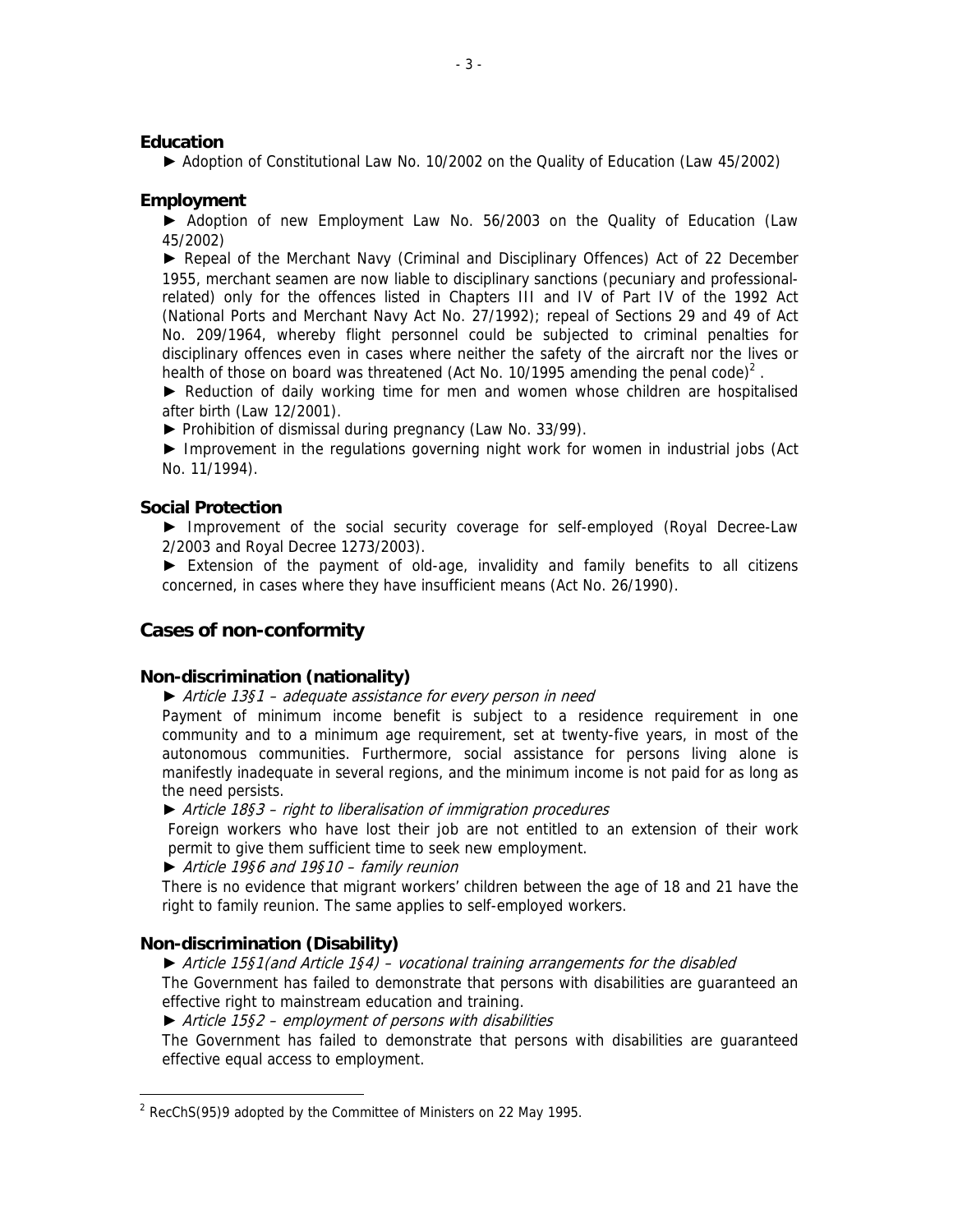#### **Children**

*►* Article 7§5 – working conditions between the age of 15 and 18 (remuneration) Young workers' wages are not adequate.

*►* Article 17 – right of mothers and children to social and economic protection Corporal punishment in the home is not prohibited.

#### **Employment/Health**

**►** Article 3§1 and 3§2 – right to health and safety at work (regulations)

1. Regulations for temporary workers are not sufficiently effective to

protect this category of workers in an adequate manner;

2. Self-employed workers, who are a high proportion of the active population, are not sufficiently covered by the occupational health and safety regulations;

3. The number of occupational accidents is very high and their frequency is increasing.

#### **Employment**

*►* Article 2§1 – right to reasonable working time

1. The Workers' Statute permits a one year reference period in certain circumstances for averaging of working hours;

2. The law permits weekly working time in excess of 60 hours.

*►* Article 2§3 – right to annual holiday with pay

Workers who fall ill or have an accident during their holidays are, in general, not entitled to take holiday at another time.

*►* Article 4§1 – right to fair remuneration

The minimum wage falls far below the threshold of 60% of the average wage.

*►* Article 4§2 – right to increased remuneration for overtime

There is nothing in the law to ensure that workers receive an increased rate of pay or an equivalent rest period, in exchange for overtime.

*►* Article 4§4 – right to protection in case of dismissal

1. Workers with fixed-term contracts of less than a year whose contract is broken before the end are not granted any notice;

2. Workers on fixed-term contracts of more than one year are entitled to only fifteen days' notice

*►* Article 6§4 – right to collective bargaining (strikes and locks-out)

The cases in which the Government may resort to compulsory arbitration go beyond the requirements of Article 31 of the Charter.

► Article 8§2 – protection against dismissal during maternity leave

Domestic workers are not entitled to the same protection against dismissal during pregnancy and maternity leave as other workers; dismissals of women during pregnancy and maternity leave are permitted in the context of collective redundancy even where the undertaking has not ceased to operate.

► Article 8§3 – time off for nursing mothers

Domestic workers are not entitled to time off for nursing their children.

#### **Social Protection**

*►* Article 12§1 – right to social protection

Unemployment benefits are inadequate.

*►* Article 16 – social, legal and economic protection of the family

Family benefits are inadequate even when other existing benefits and tax relief are taken into consideration.